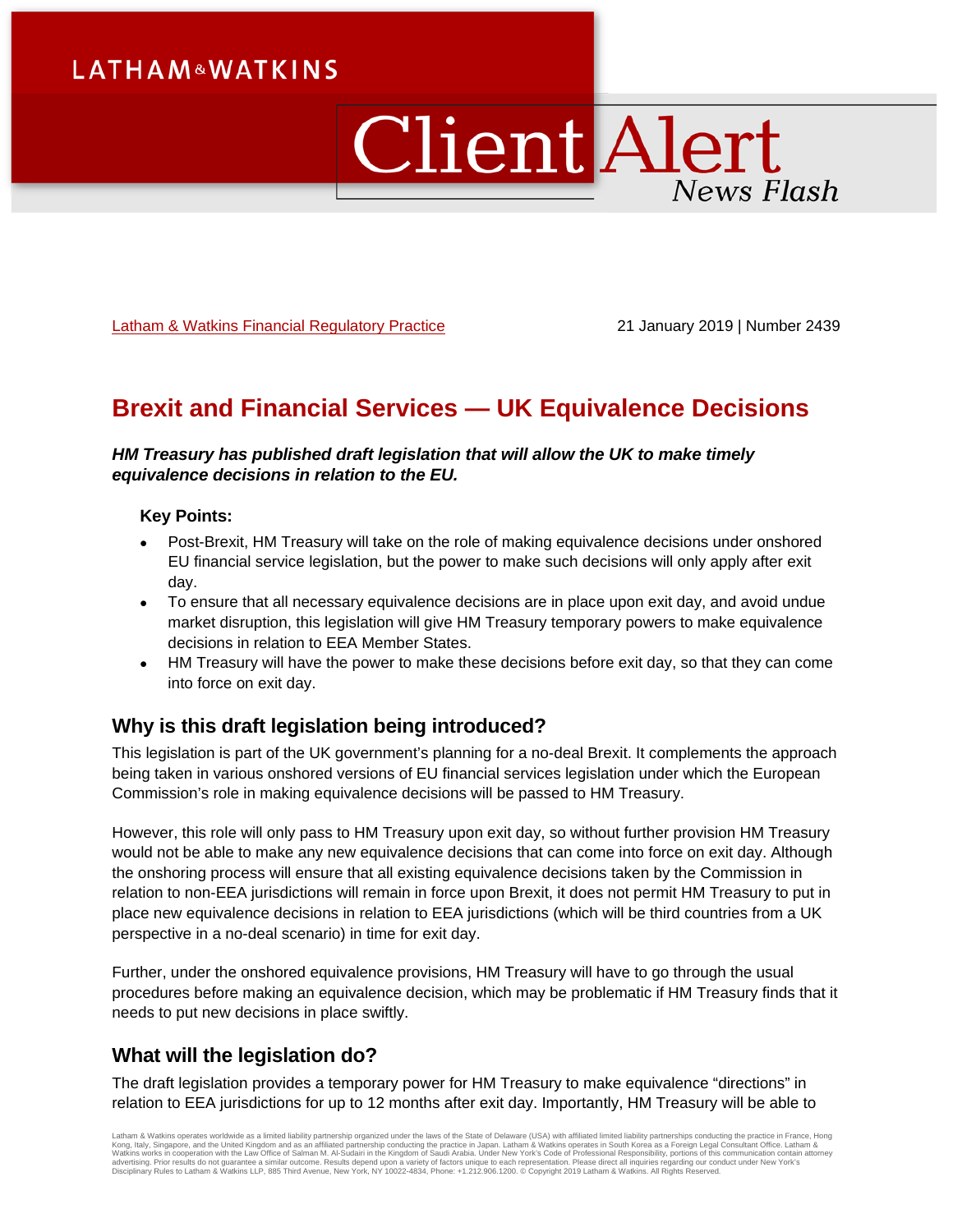make these decisions as soon as the legislation is made, to come into force on exit day. This will allow HM Treasury to ensure that any necessary new equivalence decisions regarding EEA jurisdictions come into force upon Brexit, so there is no gap that could result in market disruption.

The temporary power will also enable HM Treasury to make equivalence decisions more quickly than under the onshored equivalence frameworks. Therefore, it will be of use not only when a decision needs to be put in place ready for exit day, but also in a situation where, post-exit day, HM Treasury wishes to implement a new equivalence decision promptly.

This is meant to ensure that HM Treasury can make equivalence decisions quickly and efficiently if needed, and that it has the flexibility to respond to emerging situations in the 12 months post-Brexit. The explanatory memorandum states that this power is expected to be used where it is necessary to make equivalence decisions at short notice, but not when alternative specific transitional arrangements are in place.

The temporary power will not extend to non-EEA jurisdictions, as existing equivalence decisions will remain in place, and HM Treasury will have the power under onshored EU financial services legislation to make any new equivalence decisions it wishes to make in relation to such jurisdictions after exit day under the normal procedures.

The legislation will also give HM Treasury a similar temporary power to make exemption directions for up to 12 months after exit day in relation to certain EU actors. These directions relate to, for example, the exemption in MAR for monetary and public debt management activities. These exemptions will be onshored into UK legislation with UK-only scope, so this temporary power will allow HM Treasury to extend relevant exemptions under the UK onshored regime to certain EU bodies, where appropriate.

## **Which equivalence regimes will be covered?**

The draft legislation indicates that HM Treasury's temporary power will apply in respect of the equivalence regimes in the following EU financial services legislation:

- EU Benchmarks Regulation
- Capital Requirements Regulation
- Credit Rating Agencies Regulation
- EMIR
- MiFIR
- Prospectus Directive and Transparency Directive
- Securities Financing Transactions Regulation
- **Short Selling Regulation**
- Solvency II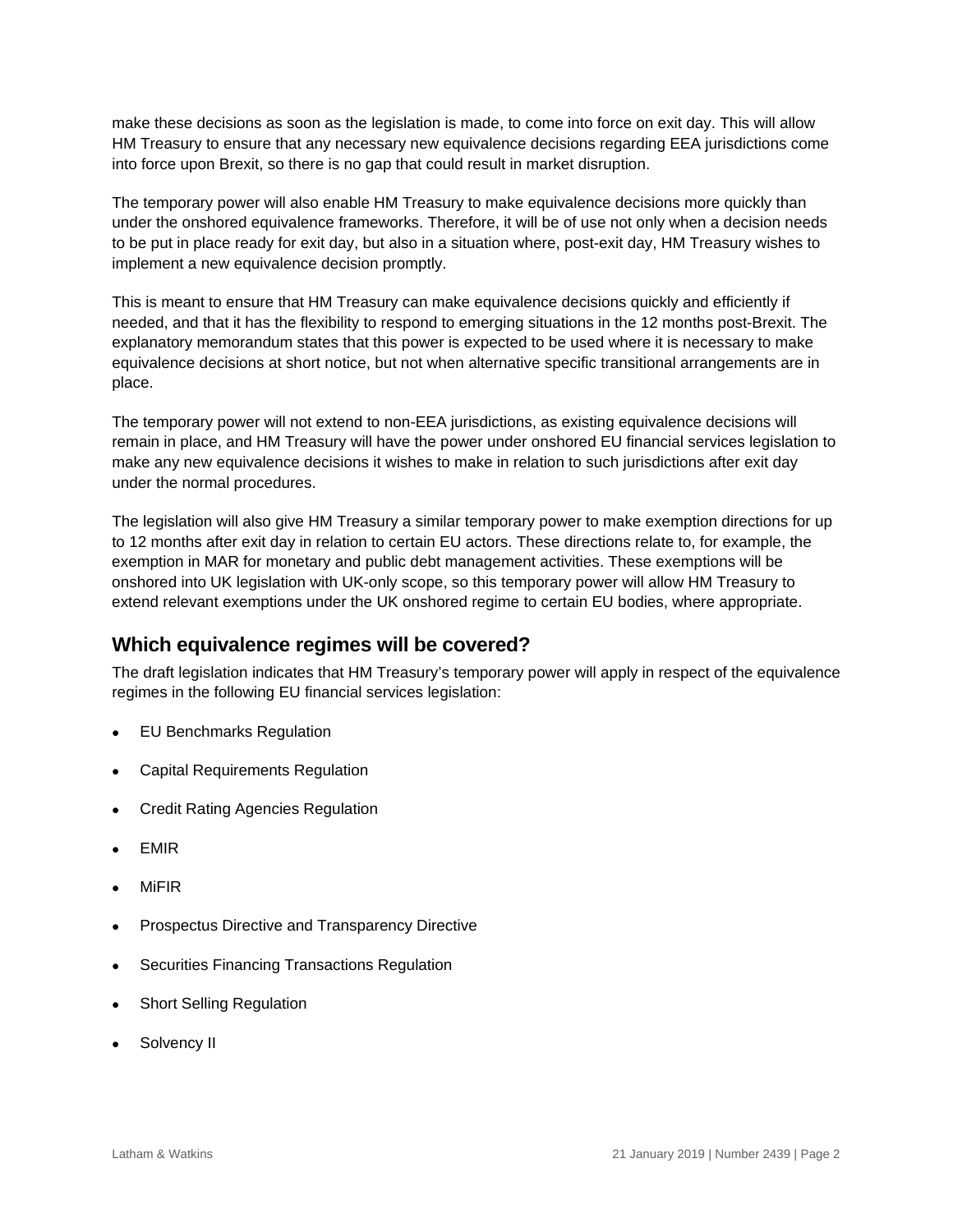## **How will decisions taken under these powers apply?**

Any equivalence decisions made using HM Treasury's temporary powers will continue to have effect until revoked by a further direction or other legislation (therefore, unlike the powers, the decisions themselves will not be time-limited). However, HM Treasury will be able to revoke or vary such decisions at any time. There is no further clarity at this stage around how HM Treasury might go about revoking such decisions and whether this might, for example, involve a standard notice period. Clearly, politically there is a desire to ensure that these decisions will not carry any greater permanency than EU equivalence decisions.

To aid transparency, any relevant decisions will need to be laid before Parliament, and made publicly available.

## **What else will the legislation do?**

The legislation will also tie up certain other loose ends relating to the UK's equivalence framework.

It will give the UK regulators the function of providing technical advice to HM Treasury in relation to equivalence decisions (as the European Supervisory Authorities (ESAs) currently do for the Commission), both under the temporary power and under the onshored equivalence frameworks. HM Treasury and the regulators will be required to enter into a memorandum of understanding to "provide clarity on aspects of the operational processes and coordination of activities" in relation to equivalence decisions.

The draft legislation also sets out some amendments to existing EU equivalence decisions in order to address deficiencies as part of the onshoring process. These amendments are of a minor or technical nature only, and are not intended to change the substance of any of the decisions.

Finally, the legislation will revoke the EU legislation relating to the establishment of the ESAs and the European Systemic Risk Board (which would otherwise be onshored onto the UK statute books). This is because it is not considered appropriate for these bodies to continue to play a role in relation to the UK in a no-deal scenario. Therefore, firms should note that the role of bodies such as ESMA will fall away upon exit day in a no-deal scenario.

## **What will the legislation not do?**

The legislation can only make preparations from a UK perspective, so does not address any of the uncertainty concerning whether or not the EU will judge the UK to be equivalent for the purposes of various EU financial services regimes. It remains to be seen how the EU will approach equivalence determinations in relation to the UK. However, recent actions by the EU such as the approach to granting Switzerland equivalence under MiFIR, and plans to tighten third country regimes under various frameworks, mean that doubt remains as to how forthcoming equivalence decisions might be in relation to the UK.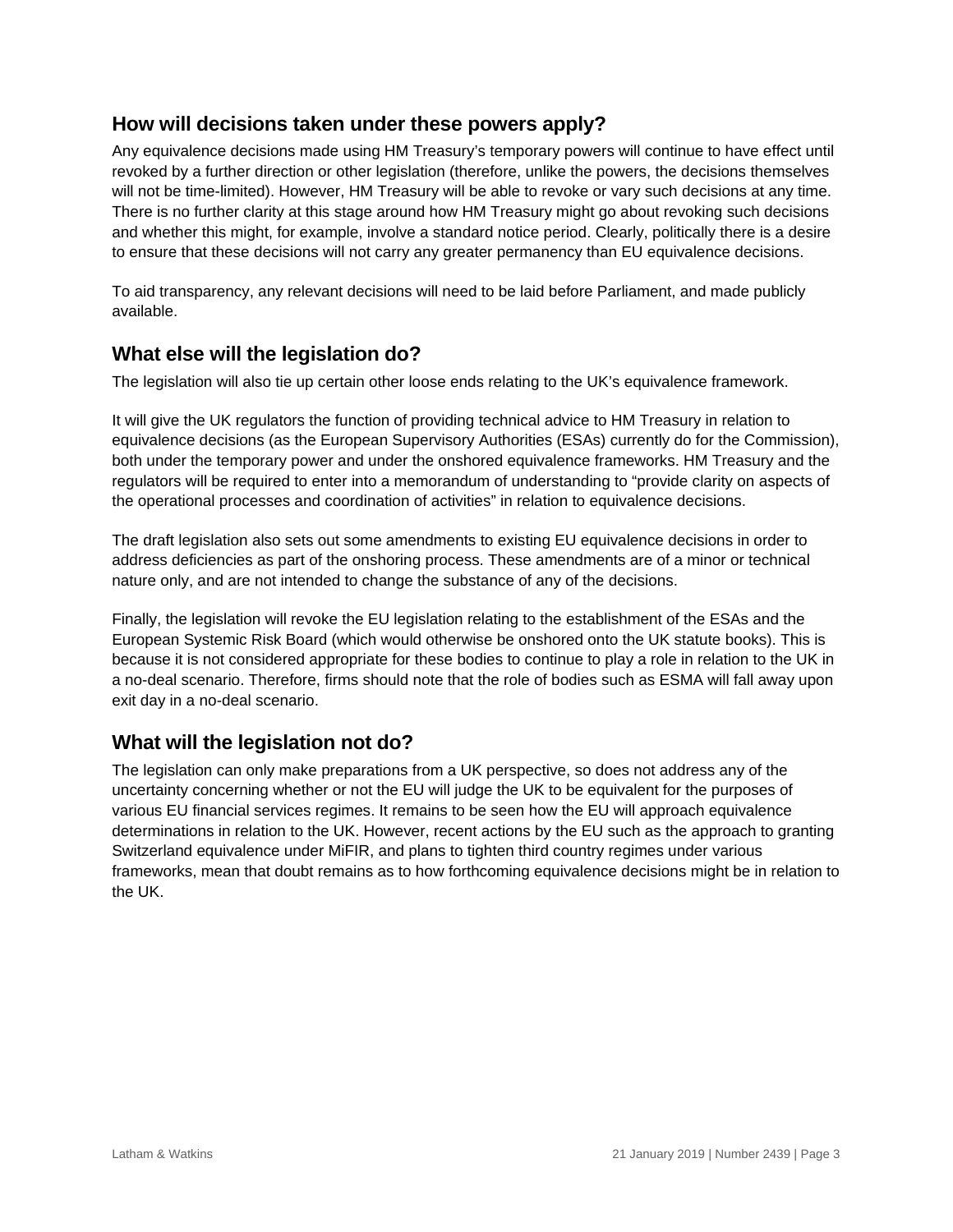If you have questions about this *Client Alert*, please contact one of the authors listed below or the Latham lawyer with whom you normally consult:

#### **[David Berman](https://www.lw.com/people/david-berman)**

[david.berman@lw.com](mailto:david.berman@lw.com) +44.20.7710.3080 London

#### **Kishore Bhindi**

[kishore.bhindi@lw.com](mailto:kishore.bhindi@lw.com) +44.20.7710.4785 London

#### **[Brett Carr](https://www.lw.com/people/brett-carr)**

[brett.carr@lw.com](mailto:brett.carr@lw.com) +44.020.7710.4695 London

#### **[Charlotte Collins](https://www.lw.com/people/charlotte-collins)**

[charlotte.collins@lw.com](mailto:charlotte.collins@lw.com) +44.20.7710.1804 London

#### **[Stuart Davis](https://www.lw.com/people/stuart-davis)**

[stuart.davis@lw.com](mailto:stuart.davis@lw.com) +44.20.7710.1821 London

#### **[Carl Fernandes](https://www.lw.com/people/carl-fernandes)**

[carl.fernandes@lw.com](mailto:carl.fernandes@lw.com) +44.20.7710.4777 London

#### **[Nicola Higgs](https://www.lw.com/people/nicola-higgs)**

[nicola.higgs@lw.com](mailto:nicola.higgs@lw.com) +44.20.7710.1154 London

#### **[Gabriel Lakeman](https://www.lw.com/people/gabriel-lakeman)**

[gabriel.lakeman@lw.com](mailto:gabriel.lakeman@lw.com) +44.020.7710.4645 London

#### **[Anne Mainwaring](https://www.lw.com/people/anne-mainwaring)**

[anne.mainwaring@lw.com](mailto:anne.mainwaring@lw.com) +44.20.7710.1018 London

#### **[Sam Maxson](https://www.lw.com/people/sam-maxson)**

[sam.maxson@lw.com](mailto:sam.maxson@lw.com) +44.20.7710.1823 London

#### **[Ella McGinn](https://www.lw.com/people/ella-mcginn)**

[ella.mcginn@lw.com](mailto:ella.mcginn@lw.com) +44.20.7710.4649 London

#### **[Frida Montenius](https://www.lw.com/people/frida-montenius)**

[frida.montenius@lw.com](mailto:frida.montenius@lw.com) +44.20.7710.1161 London

#### **[Rob Moulton](https://www.lw.com/people/rob-moulton)**

[rob.moulton@lw.com](mailto:rob.moulton@lw.com) +44.20.7710.4523 London

### **[Denisa Odendaal](https://www.lw.com/people/denisa-odendaal)**

[denisa.odendaal@lw.com](mailto:denisa.odendaal@lw.com) +44.20.7710.1845 London

#### **Jonathan [Ritson-Candler](https://www.lw.com/people/jonathan-ritson-candler)**

[jonathan.ritson-candler@lw.com](mailto:jonathan.ritson-candler@lw.com) +44.20.7710.1815 London

#### **[Emily Torrens](https://www.lw.com/people/emily-torrens)**

[emily.torrens@lw.com](mailto:emily.torrens@lw.com) +44.20.7710.1883 London